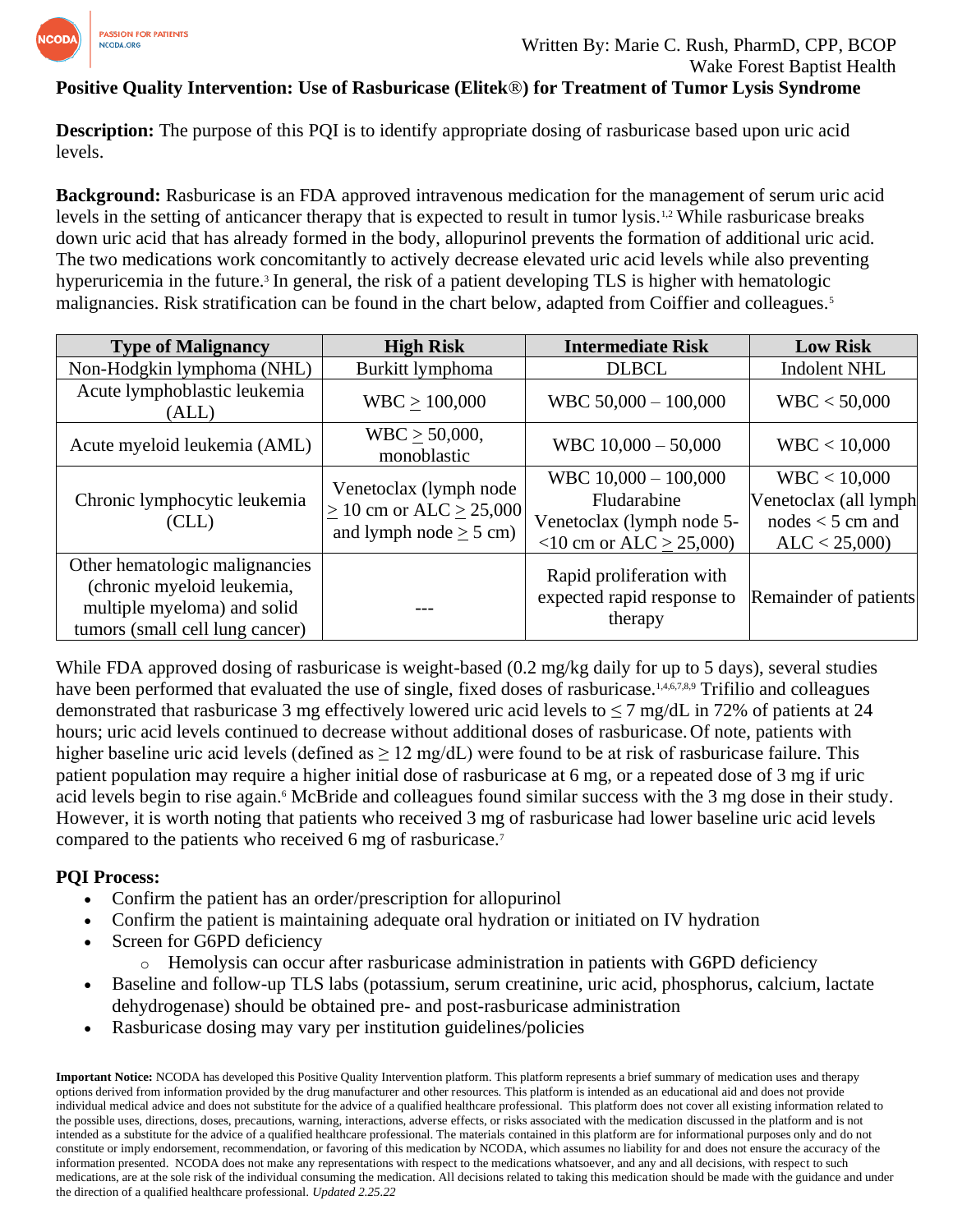

- Patients with high risk TLS malignancies that are classified as having a high risk for TLS may require upfront dosing of rasburicase
- o Consider rasburicase 3 mg for patients with baseline uric acid < 12 mg/dL
	- Encourage use of allopurinol and aggressive hydration prior to initiation of rasburicase
- o Consider rasburicase 6 mg for patients with baseline uric acid  $\geq 12$  mg/dL OR consider an initial dose of 3 mg and monitor uric acid levels to determine if a repeat dose of 3 mg if warranted
- $\circ$  If warranted, repeated rasburicase dosing can be considered 24 hours after the initial dose
- Ensure uric acid levels obtained after rasburicase administration are immediately put on ice; if left at room temperature, the enzymatic activity of rasburicase will continue to break down uric acid and can result in a falsely low uric acid level

### **Patient Centered Activities:**

- Provide written and verbal patient Education
	- o Educate patients that although rare, hypersensitivity reactions have been reported
	- o Ensure patients know the signs and symptoms of methemoglobinemia and TLS
	- o Counsel patients to maintain increased oral hydration

#### **References:**

- 1. Elitek® [\(rasburicase\) \[prescribing information\]. Bridgewater, NJ: Sanofi-Aventis.](https://www.accessdata.fda.gov/drugsatfda_docs/label/2002/rasbsan071202LB.pdf)
- 2. Cairo MS, Coiffier B, Reiter A, et al. Recommendations for the evaluation of risk and prophylaxis of tumour lysis syndrome (TLS) in adults and children with malignant diseases: an expert TLS panel consensus. Br J Haematol. 2010;149:578-586.
- 3. Cairo MS and Bishop M. Tumour lysis syndrome: new therapeutic strategies and classification. Br J Haematol 2004;127:3-11.
- 4. Hutcherson DA, Gammon DC, Bhatt MS, et al. Reduced-Dose Rasburicase in the Treatment of Adults With Hyperuricemia Associated With
- Malignancy. Pharmacother. 2006;26(2):242-7.
- 5. Coiffier B, Altman A, Pui C et al. Guidelines for the management of pediatric and adult tumor lysis syndrome: an evidence-based review. *JCO*. 2008;26:2767-78.
- 6. Trifilio SM, Pi J, Zook J, et al. Effectiveness of a single 3-mg rasburicase dose for the management of hyperuricemia in patients with hematological malignancies. Bone Marrow Transplant 2011;46:800-805.
- 7. McBride A, Lathon SC, Boehmer L, et al. Comparative evaluation of a single fixed dosing and weight-based dosing of rasburicase for tumor lysis syndrome. 2013;33(3):295-303.
- 8. McDonnell AM, Lenz KL, Frei-Lahr DA, et al. Single-Dose Rasburicase 6 mg in the Management of Tumor Lysis Syndrome in Adults. 2006;26(6):806-12.
- 9. Yu X, Liu L, Nie X et al. The optimal single-dose regimen of rasburicase for management of tumour lysis syndrome in chlidren and adults: a systematic review and meta-analysis. J Clin Pharm Ther. 2017;42:18-26.
- 10. Howard, N Engl J Med 2011; 364(19); 1844-54.

# **Supplemental Information**:

Table 1: Diagnosis of Tumor Lysis (Cairo-Bishop Classification)<sup>3</sup>

| Tubbe 1. Diagnosis of Tulliof Dysis (Callo Distrop Chassification)                                                  |                                     |  |  |  |  |
|---------------------------------------------------------------------------------------------------------------------|-------------------------------------|--|--|--|--|
| <b>Laboratory Tumor Lysis</b>                                                                                       | <b>Clinical TLS</b>                 |  |  |  |  |
| Two or more of the following occurring in a patient within 3 days Laboratory tumor lysis plus one of the following: |                                     |  |  |  |  |
| prior to or 7 days following initiation of cancer treatment:                                                        | • Serum creatinine $\geq 1.5$ x ULN |  |  |  |  |
| • Uric acid $\geq 8$ mg/dL or 25% increase from baseline                                                            | • Cardiac arrhythmia/sudden death   |  |  |  |  |
| • Potassium $\geq 6$ mg/dL or 25% increase from baseline                                                            | • Seizure                           |  |  |  |  |
| • Phosphate $\geq$ 4.5 mg/dL or 25% increase from baseline                                                          |                                     |  |  |  |  |
| • Calcium $\leq$ 7 mg/dL or 25% decrease from baseline                                                              |                                     |  |  |  |  |

**Important Notice:** NCODA has developed this Positive Quality Intervention platform. This platform represents a brief summary of medication uses and therapy options derived from information provided by the drug manufacturer and other resources. This platform is intended as an educational aid and does not provide individual medical advice and does not substitute for the advice of a qualified healthcare professional. This platform does not cover all existing information related to the possible uses, directions, doses, precautions, warning, interactions, adverse effects, or risks associated with the medication discussed in the platform and is not intended as a substitute for the advice of a qualified healthcare professional. The materials contained in this platform are for informational purposes only and do not constitute or imply endorsement, recommendation, or favoring of this medication by NCODA, which assumes no liability for and does not ensure the accuracy of the information presented. NCODA does not make any representations with respect to the medications whatsoever, and any and all decisions, with respect to such medications, are at the sole risk of the individual consuming the medication. All decisions related to taking this medication should be made with the guidance and under the direction of a qualified healthcare professional. *Updated 2.25.22*